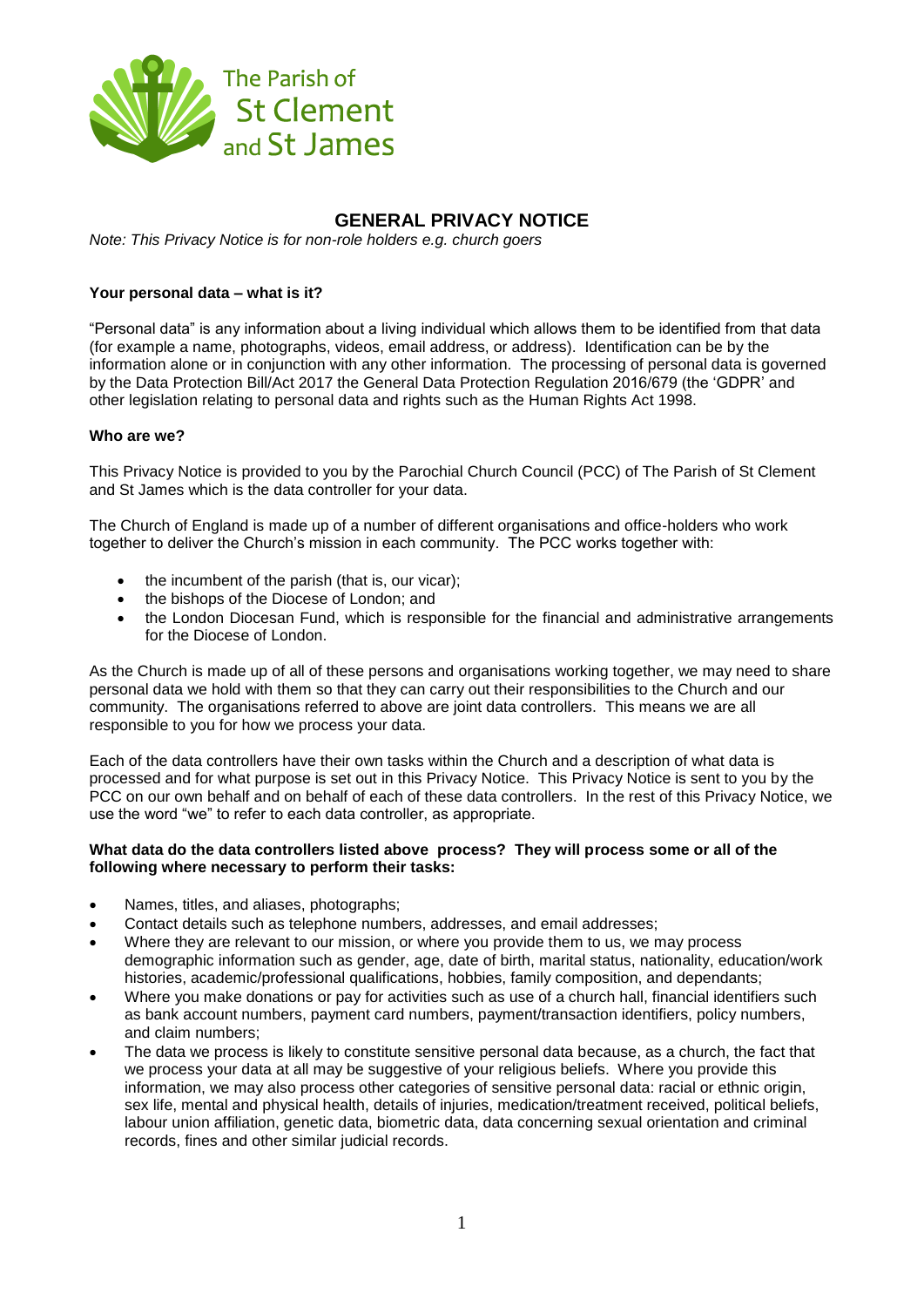

## **How do we process your personal data?**

The data controllers will comply with their legal obligations to keep personal data up to date; to store and destroy it securely; to not collect or retain excessive amounts of data; to keep personal data secure, and to protect personal data from loss, misuse, unauthorised access and disclosure and to ensure that appropriate technical measures are in place to protect personal data.

We use your personal data for some or all of the following purposes:

- To enable us to meet all legal and statutory obligations (which include maintaining and publishing our electoral roll in accordance with the Church Representation Rules);
- To carry out comprehensive safeguarding procedures (including due diligence and complaints handling) in accordance with best safeguarding practice from time to time with the aim of ensuring that all children and adults-at-risk are provided with safe environments;
- To minister to you and provide you with pastoral and spiritual care (such as visiting you when you are gravely ill or bereaved) and to organise and perform ecclesiastical services for you, such as baptisms, confirmations, weddings and funerals;
- To deliver the Church"s mission to our community, and to carry out any other voluntary or charitable activities for the benefit of the public as provided for in the constitution and statutory framework of each data controller;
- To administer the parish, deanery, archdeaconry and diocesan membership records;
- To fundraise and promote the interests of the Church and charity;
- To maintain our own accounts and records;
- To process a donation that you have made (including Gift Aid information);
- To seek your views or comments;
- To notify you of changes to our services, events and role holders;
- To send you communications which you have requested and that may be of interest to you. These may include information about campaigns, appeals, other fundraising activities;
- To process a grant or application for a role;
- To enable us to provide a voluntary service for the benefit of the public in a particular geographical area as specified in our constitution;
- Our processing also includes the use of CCTV systems for the prevention and prosecution of crime.

## **What is the legal basis for processing your personal data?**

Most of our data is processed because it is necessary for our legitimate interests, or the legitimate interests of a third party (such as another organisation in the Church of England). An example of this would be our safeguarding work to protect children and adults at risk. We will always take into account your interests, rights and freedoms.

Some of our processing is necessary for compliance with a legal obligation. For example, we are required by the Church Representation Rules to administer and publish the electoral roll, and under Canon Law to announce forthcoming weddings by means of the publication of banns.

We may also process data if it is necessary for the performance of a contract with you, or to take steps to enter into a contract. An example of this would be processing your data in connection with the hire of church facilities.

Religious organisations are also permitted to process information about your religious beliefs to administer membership or contact details.

Where your information is used other than in accordance with one of these legal bases, we will first obtain your consent to that use.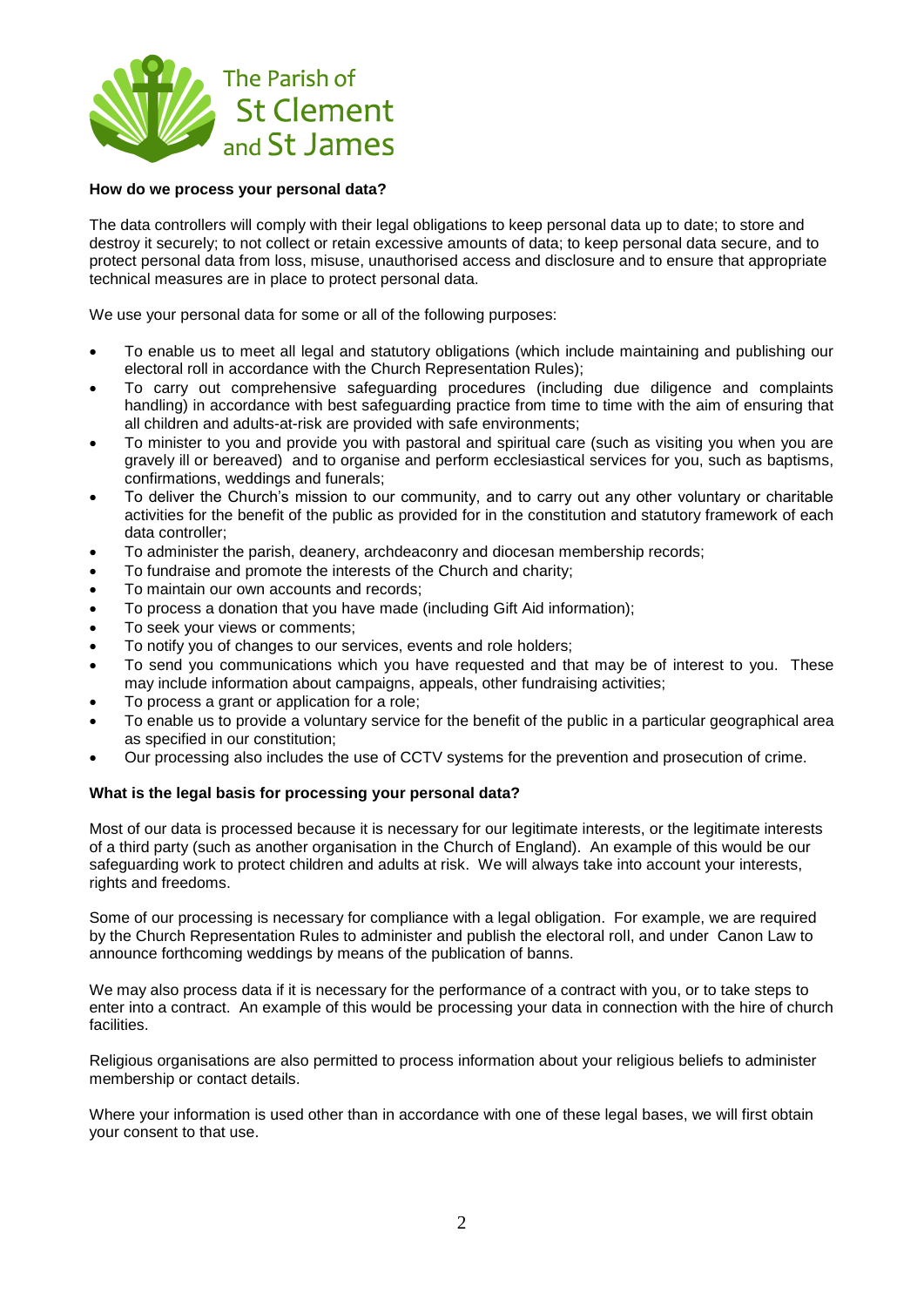

## **Sharing your personal data**

Your personal data will be treated as strictly confidential. It will only be shared with third parties where it is necessary for the performance of our tasks or where you first give us your prior consent. It is likely that we will need to share your data with some or all of the following (but only where necessary):

- The appropriate bodies of the Church of England including the other data controllers;
- Our agents, servants and contractors. For example, we may ask a commercial provider to send out newsletters on our behalf, or to maintain our database software;
- Other clergy or lay persons nominated or licensed by the bishops of the Diocese of London to support the mission of the Church in our parish. For example, our clergy are supported by our area dean and archdeacon, who may provide confidential mentoring and pastoral support. Assistant or temporary ministers, including curates, deacons, licensed lay ministers, commissioned lay ministers or persons with Bishop's Permissions may participate in our mission in support of our regular clergy;
- Other persons or organisations operating within the Diocese of London including, where relevant, the London Diocesan Board for Schools and Subsidiary Bodies;
- On occasion, other churches with which we are carrying out joint events or activities.

## **How long do we keep your personal data?**

We will keep some records permanently if we are legally required to do so. We may keep some other records for an extended period of time. For example, it is current best practice to keep financial records for a minimum period of 7 years to support HMRC audits. In general, we will endeavour to keep data only for as long as we need it. This means that we may delete it when it is no longer needed.

## **Your rights and your personal data**

You have the following rights with respect to your personal data:

When exercising any of the rights listed below, in order to process your request, we may need to verify your identity for your security. In such cases we will need you to respond with proof of your identity before you can exercise these rights.

- 1. The right to access information we hold on you
	- At any point you can contact us to request the information we hold on you as well as why we have that information, who has access to the information and where we obtained the information from. Once we have received your request we will respond within one month.
	- There are no fees or charges for the first request but additional requests for the same data may be subject to an administrative fee .
- 2. The right to correct and update the information we hold on you
	- If the data we hold on you is out of date, incomplete or incorrect, you can inform us and your data will be updated.
- 3. The right to have your information erased
	- If you feel that we should no longer be using your data or that we are illegally using your data, you can request that we erase the data we hold.
	- When we receive your request we will confirm whether the data has been deleted or the reason why it cannot be deleted (for example because we need it for our legitimate interests or regulatory purpose(s)).
- 4. The right to object to processing of your data
	- You have the right to request that we stop processing your data. Upon receiving the request we will contact you and let you know if we are able to comply or if we have legitimate grounds to continue